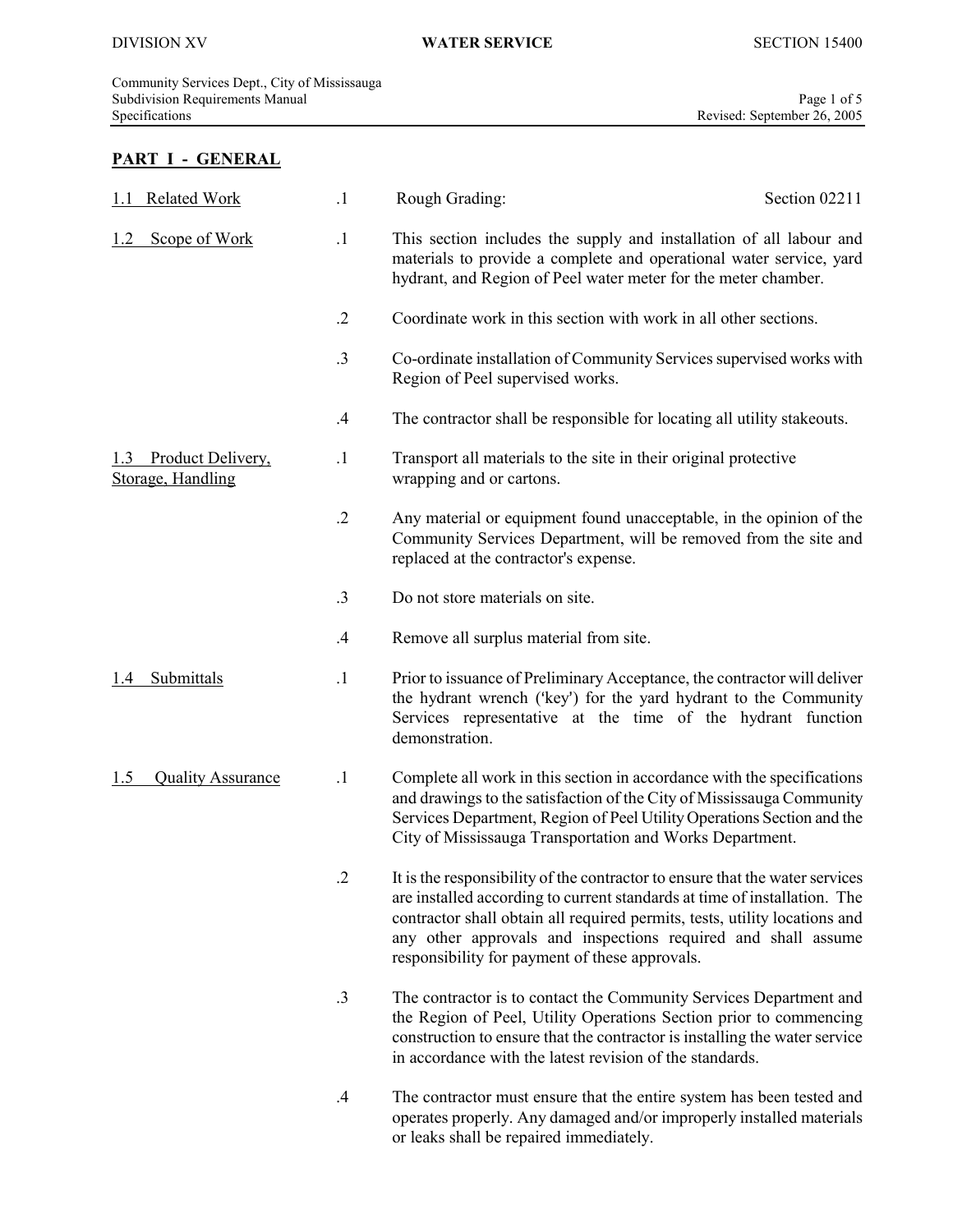|            | Community Services Dept., City of Mississauga<br>Subdivision Requirements Manual<br>Specifications |                                                                                                                                                                                                                                                                   | Page 2 of 5<br>Revised: September 26, 2005                                                                                                                                                                                                                                                                                                                                                    |
|------------|----------------------------------------------------------------------------------------------------|-------------------------------------------------------------------------------------------------------------------------------------------------------------------------------------------------------------------------------------------------------------------|-----------------------------------------------------------------------------------------------------------------------------------------------------------------------------------------------------------------------------------------------------------------------------------------------------------------------------------------------------------------------------------------------|
| <u>1.6</u> | <b>Guarantee</b>                                                                                   | $\cdot$ 1                                                                                                                                                                                                                                                         | The contractor shall guarantee all material and workmanship for a<br>period of two years from the date of Preliminary Acceptance by the<br>City.                                                                                                                                                                                                                                              |
|            | <b>PART II - PRODUCTS</b>                                                                          |                                                                                                                                                                                                                                                                   |                                                                                                                                                                                                                                                                                                                                                                                               |
|            | <b>Water Meter</b>                                                                                 | $\cdot$ 1                                                                                                                                                                                                                                                         | 40mm and 50mm water meters shall conform to Region of Peel<br>Standards as supplied by the Region of Peel. The meter within the<br>chamber shall be as per Region of Peel Standard drawing STD DWG.1-<br>4-6. The contractor is responsible to obtain the latest revision of the<br>Region Standards.                                                                                         |
|            | <b>Yard Hydrant</b>                                                                                | $\cdot$ 1                                                                                                                                                                                                                                                         | Approved Yard Hydrant:<br>Ratnik Model #2000, complete with #96-149 tamper resistant top and<br>hydrant wrench.<br>Ratnik Industries Inc., 670 Phillips Road, Victor, NY 14564 USA<br>tel. 585-924-9111, fax 585-924-4936.<br>It is the responsibility of the contractor to ensure that the Yard Hydrant<br>is ordered/received as to not delay the project and/or Preliminary<br>Acceptance. |
|            | $\cdot$ .2                                                                                         | Length of yard hydrant to suit water line depth of 1700mm below<br>finished grade and hose bib elevation 500mm above finished grade.                                                                                                                              |                                                                                                                                                                                                                                                                                                                                                                                               |
| 2.3        | Chamber                                                                                            | $\cdot$ 1                                                                                                                                                                                                                                                         | The chamber shall be as per Region of Peel Standard drawing STD<br>DWG.1-4-6. The contractor is responsible to obtain the latest revision<br>of the Region Standards.                                                                                                                                                                                                                         |
| Pipe       | $\cdot$ 1                                                                                          | Copper pipe shall be 50mm diameter copper type K and shall comply<br>with ASTM Standard B42-02 Seamless Copper Pipe, standard sizes or<br>latest revision.                                                                                                        |                                                                                                                                                                                                                                                                                                                                                                                               |
|            | $\cdot$ .2                                                                                         | Polyethylene pipe shall be 50mm diameter and shall be certified to<br>C.S.A. Standard B137 Series-02 or latest revision. Polyethylene pipe,<br>tubing and fittings for cold water pressure services shall have a rated<br>working pressure of 160 P.S.I. or more. |                                                                                                                                                                                                                                                                                                                                                                                               |
|            |                                                                                                    | $\cdot$ 3                                                                                                                                                                                                                                                         | Galvanized pipe and fittings used for connections between the<br>polyethylene pipe and the yard hydrant as well as the A.R.B.<br>Receptacle Standpipe shall be schedule 40 and comply with ASTM<br>Standard A53/A53M or latest revision.                                                                                                                                                      |
|            | <u>Valves</u>                                                                                      | $\cdot$ 1                                                                                                                                                                                                                                                         | Gate valves and box should be located on the property line.                                                                                                                                                                                                                                                                                                                                   |
| <u>2.6</u> | Banding                                                                                            | $\cdot$ 1                                                                                                                                                                                                                                                         | Banding used to secure dissimilar pipe materials together shall be<br>12mm minimum wide stainless steel strapping with stainless steel<br>fasteners designed for that application.                                                                                                                                                                                                            |
| 2.7        | <b>Brace Posts</b>                                                                                 | $\cdot$ 1                                                                                                                                                                                                                                                         | Yard hydrant brace posts shall be 140mm x 140mm (6" X 6") pressure<br>treated lumber and shall comply with CSA-080 Series 97 (R2002).                                                                                                                                                                                                                                                         |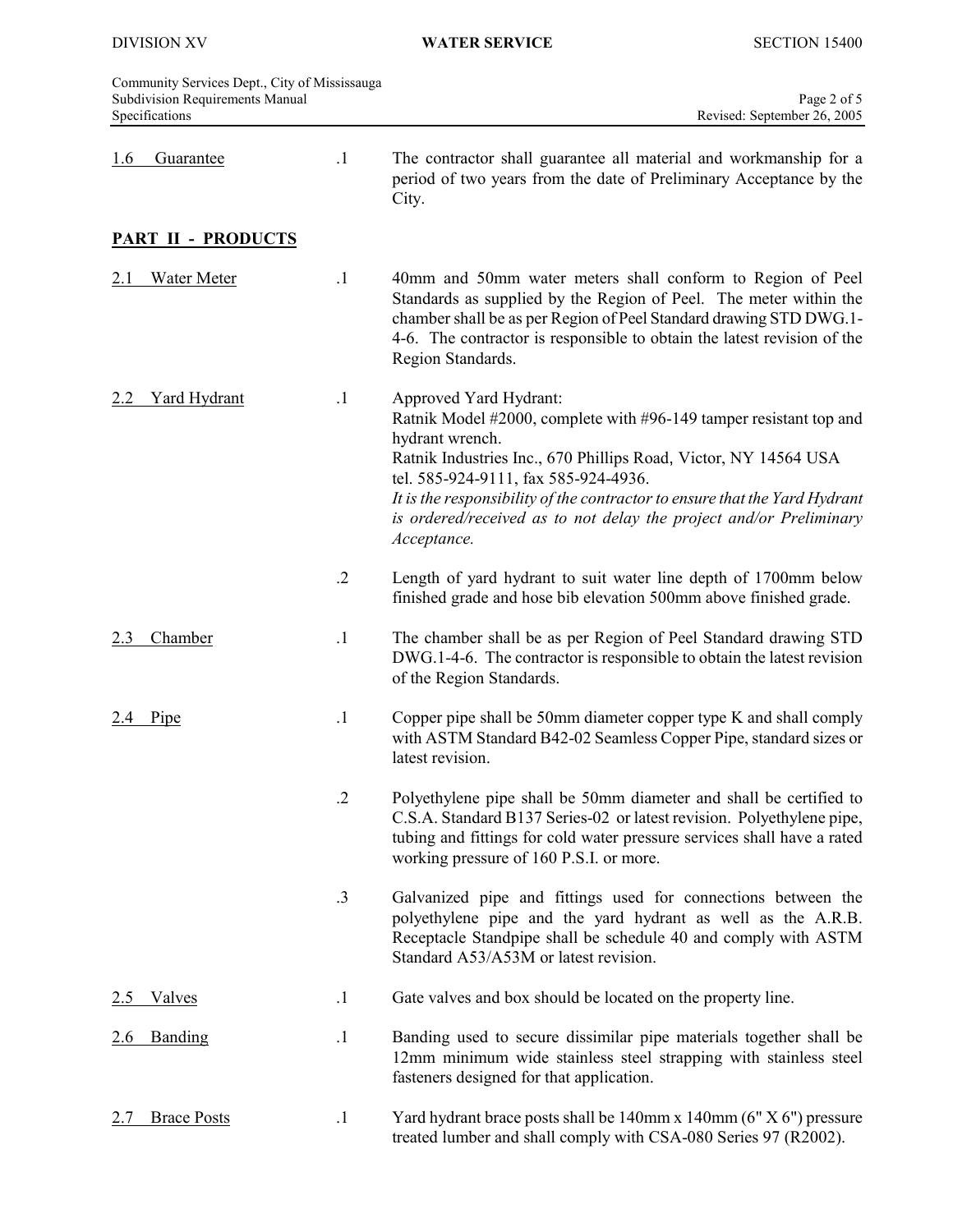Community Services Dept., City of Mississauga Subdivision Requirements Manual Page 3 of 5 Specifications Revised: September 26, 2005

| <b>Brace Posts Fasteners</b><br>2.8 | $\cdot$ 1  | Brace post fasteners shall be galvanized 8mm diameter threaded rods<br>complete with nuts and washers.                                                                                                                                                                                                                                                                  |  |
|-------------------------------------|------------|-------------------------------------------------------------------------------------------------------------------------------------------------------------------------------------------------------------------------------------------------------------------------------------------------------------------------------------------------------------------------|--|
| 2.9<br><b>Blocking</b>              | $\cdot$ 1  | Vertical blocking shall be solid concrete masonry units and shall<br>comply with CSA A165 Series 94 (R2000) latest revision.                                                                                                                                                                                                                                            |  |
|                                     | $\cdot$    | Horizontal Blocking shall be 140mm x 140mm (6" x 6") ACQ pressure<br>treated lumber (or approved equal) and shall comply with CSA-O80<br>Series 97 (R2002).                                                                                                                                                                                                             |  |
| 2.10<br><b>Trace Wire</b>           | $\cdot$ 1  | Trace wire shall be Stranded White TWU 14 AWG, 600 volts.                                                                                                                                                                                                                                                                                                               |  |
| <b>Sand Bedding</b><br><u>2.11</u>  | $\cdot$ 1  | Brick Sand.                                                                                                                                                                                                                                                                                                                                                             |  |
| <b>Crushed Stone</b><br>2.12        | $\cdot$ 1  | 19mm dia. clear stone.                                                                                                                                                                                                                                                                                                                                                  |  |
| <b>PART III - EXECUTION</b>         |            |                                                                                                                                                                                                                                                                                                                                                                         |  |
| Preparation<br><u>3.1</u>           | $\cdot$ 1  | The contractor is responsible for staking out the yard hydrant locations<br>according to the drawings. Work must not commence until the<br>locations have been confirmed by the Community Services Department.                                                                                                                                                          |  |
| Inspection<br>3.2                   | $\cdot$ 1  | The contractor will notify the Region of Peel once work within the<br>meter chamber is completed. Contractor shall bear all costs associated<br>with inspections by Region of Peel forces.                                                                                                                                                                              |  |
|                                     | $\cdot$ .2 | The contractor will provide at least one week notice to the Community<br>Services Department prior to commencing installation in order that a<br>Community Services representative can be present.                                                                                                                                                                      |  |
|                                     | .3         | The contractor shall leave the excavation open until a Community<br>Services representative has inspected the connections, blocking and<br>backfilling of the hydrant and the pipe connection into the chamber.<br>The open excavation area will be secured with protective hoarding to<br>City standards.                                                              |  |
| <b>Installation</b><br>3.3          | $\cdot$ 1  | <b>Water Meter Chamber</b><br>$\cdot$ 1<br>Water meters and chambers shall be installed in accordance<br>with the Region of Peel Standards as supplied by the Region of<br>Peel. The meter and the chamber shall be as per Region of<br>Peel Standard drawing STD DWG.1-4-6. The contractor is<br>responsible to obtain the latest revision of the Region<br>Standards. |  |
|                                     |            | $\cdot$ .2<br>A 50mm diameter copper pipe from the gate valve box to the<br>water chamber will be supplied and installed by the contractor<br>to Region of Peel standards.                                                                                                                                                                                              |  |
|                                     |            | Blocking shall be placed underneath the meter to provide a<br>$\cdot$ 3                                                                                                                                                                                                                                                                                                 |  |

level and stable surface as per Region of Peel Standard 1-4-6.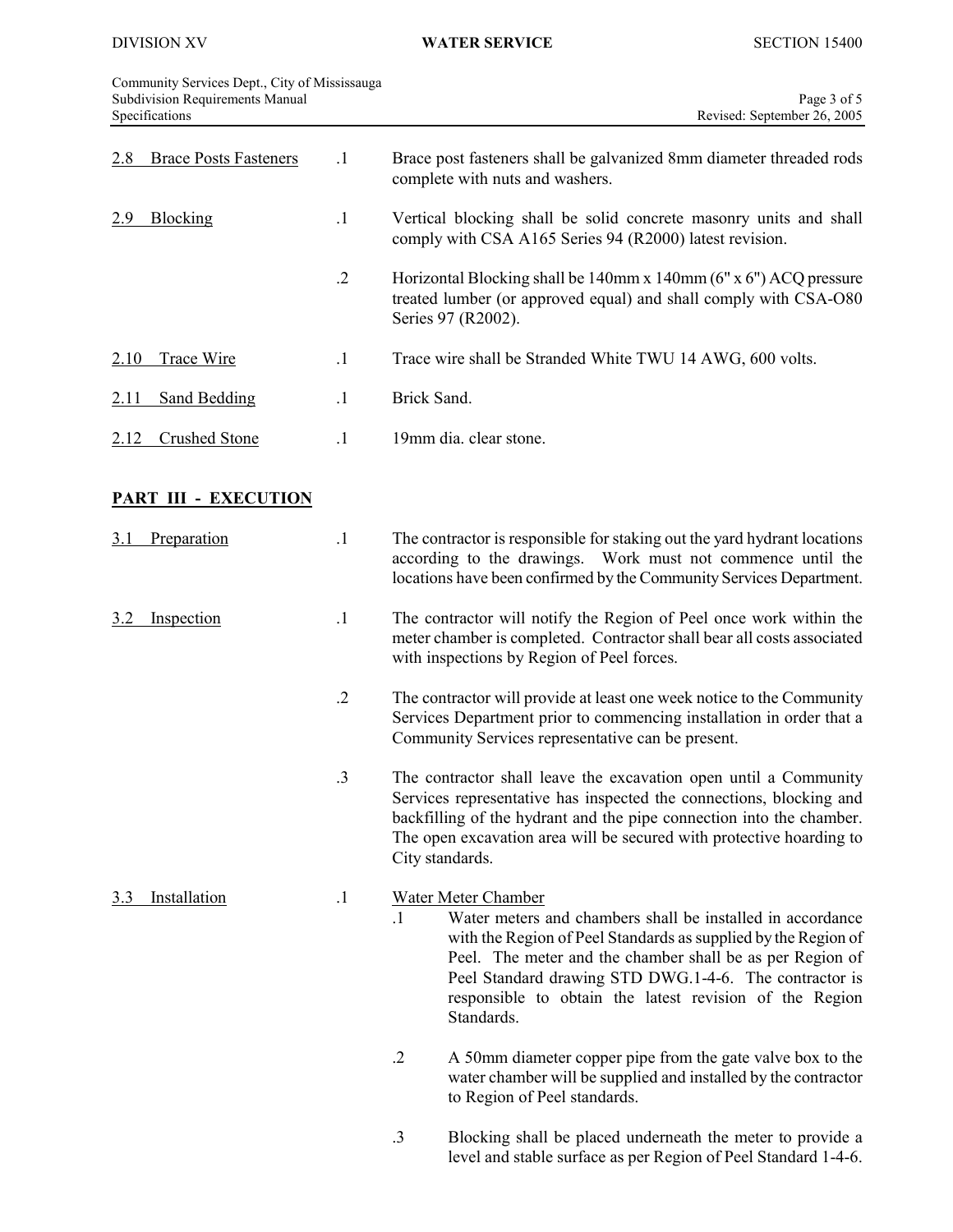$\overline{\phantom{a}}$ 

- .4 The contractor shall install valves in the chamber to comply with Region of Peel Standard 1-4-6.
- .5 The contractor will extend a 50mm copper service a minimum of 2 m beyond the chamber.
- .6 The contractor shall install a meter reader (A.R.B.) standpipe to comply with Region of Peel Standard.

### .2 Pipe

- .1 All copper to copper connections shall be soldered to comply with ANSI Standard B16.18 latest revision.
- .2 All copper to polyethylene connections shall be jointed by product manufactured for that application.
- .3 All polyethylene to galvanized metal connections shall be jointed by product manufactured for that application.
- .4 All polyethylene pipe connections shall have two bands of stainless steel strapping securing the polyethylene pipe to the connectors.
- .5 All galvanized metal to galvanized metal connections shall have Teflon tape wrapped around the threaded portion of the pipe.
- .6 Install pipe 1700mm below grade, bedded and covered with 150mm of sand. Ensure the bottom of trenching is level without undulations and is clear of any debris, stone or organic matter prior to laying pipe.
- .7 Backfill and compact remaining excavation with native backfill as per Division 2, Section 02211 Rough Grading and 02212 Topsoil and Finish Grading. Ensure backfill is free of rocks or other unsuitable substances which could damage the pipe.

## .3 Yard Hydrant

- .1 Vertical blocking shall be placed on undisturbed soil. Horizontal blocking shall be placed opposite the incoming water line and be supported by undisturbed soil.
- .2 Connect hydrant to 50mm diameter galvanized "tee" connection. Tee shall have polyethylene connector on one horizontal end and a plug on the other horizontal end.
- .3 The yard hydrant shall be placed on the vertical blocking and temporarily secured to ensure that while backfilling the hydrant remain straight and plumb. The Contractor shall ensure that the drain ports are not damaged or filled with soil.